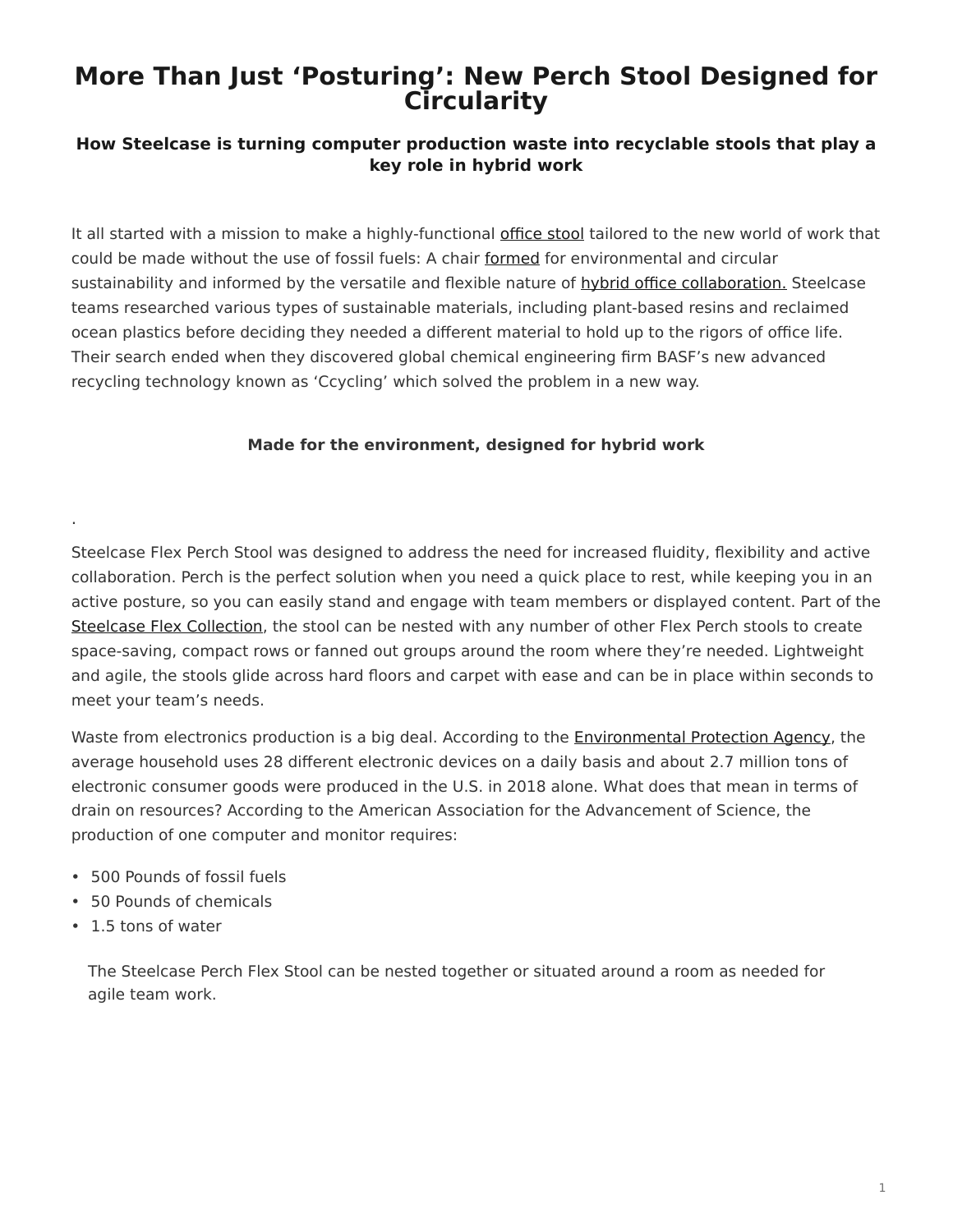That's where BASF's CCycling comes in. The advanced e-waste recycling method is among the first to work towards rescuing parts of this electronics manufacturing waste stream from incineration for a productive purpose.

"Typically speaking, we don't imagine that waste from manufacturing electronics can be effectively recycled, and typically it's not. In this case, they can actually be remade into high performance, high quality product materials and formed into products like the Steelcase Flex Perch Stool," says Bruce Smith, director of Global Design at Steelcase, "It's truly remarkable. It's using waste instead of virgin fossil fuel. We eliminate our reliance on fossil fuel resources and our carbon footprint in the process."

## **The Steelcase Flex Perch Stool weighs 8.5 pounds and is comprised of BASF nylon resin, which is 70% post-consumer recycled content. The chair itself is 100% recyclable**

Smith anticipates that as more companies adopt Ccyling methods and processes and supply lines mature, the percentage of recycled content in Perch will increase from 70%. "It's a great example of how Steelcase can lead the engagement and material processes that will profoundly reduce waste and our reliance on fossil fuels in the future," Smith says.

Steelcase Flex Perch allows for quick interactions in person or with virtual team members.

With Perch, one of the team's primary objectives was to eliminate waste wherever possible. Typically, during the manufacturing process, when switching production from one color to the next, the different colored plastics get mixed, creating multi-colored stools that are entirely functional, but can't be sold. Rather than letting those go to waste the team decided to gift these mixed color versions to social innovation partners around the world.

"The inconsistent mixing of these colors in the stools is a great representation of the inherent messiness that is endured through times of transition and change, which replicates the initiatives that these organizations are working toward," says Gina Cellentani, senior marketing specialist for Steelcase.

According to Smith, the advent of the Flex Perch Stool is a sustainability win, but the company continues to focus on making more progress. Through a renewed focus on responsible materials management, we are minimizing total waste impacts through scrap reduction and prevention in our own operations. We are also focusing on reducing single use plastics and increasing recycled content in all packaging, he says.

"Perch is a great story. But it's just one story," reinforces Smith. "There's a lot more we can continue to do to move the needle."

.